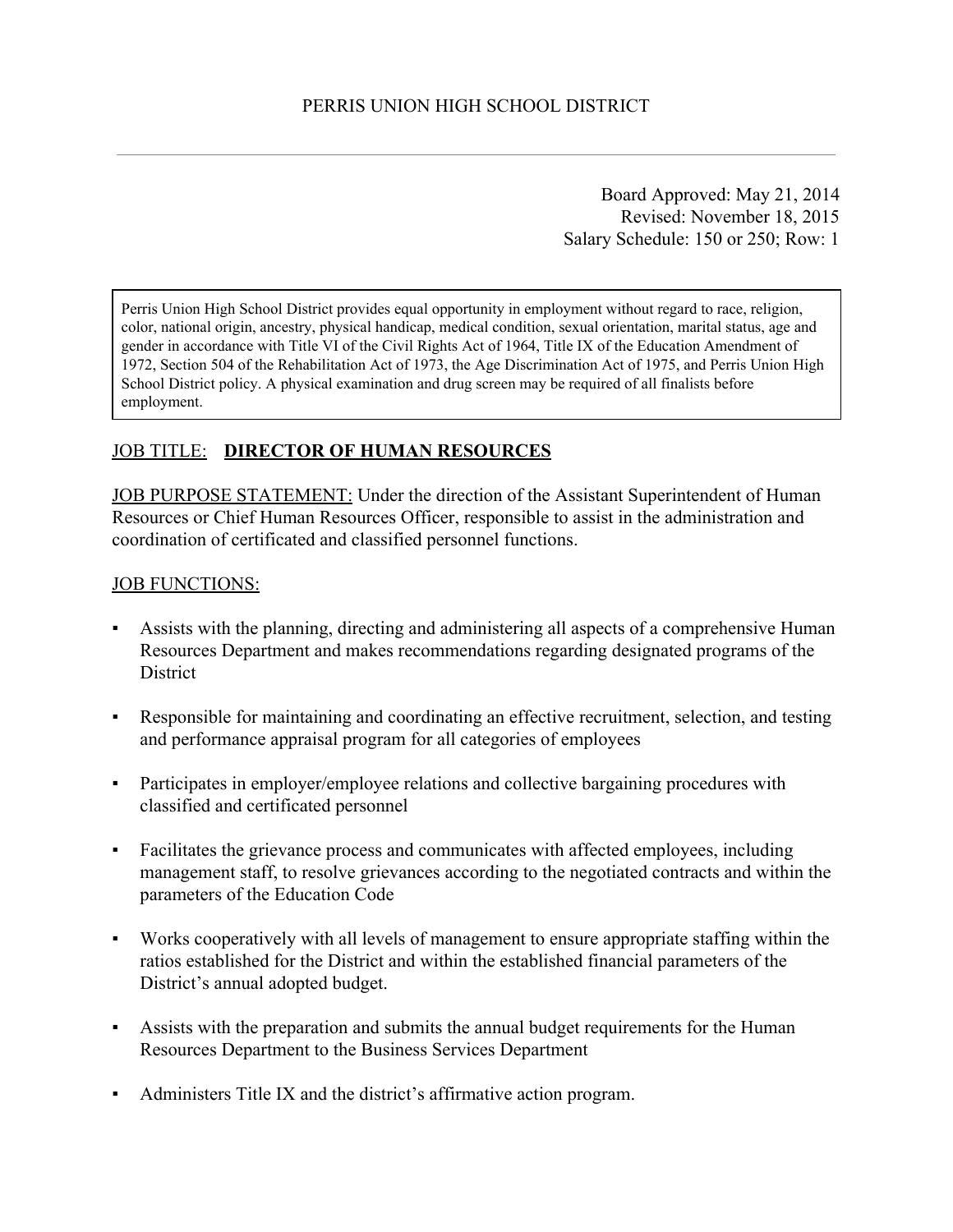## JOB TITLE: **DIRECTOR OF HUMAN RESOURCES** Page 2

#### JOB FUNCTIONS – continued

- May communicate, make recommendations and update the District's administrative staff on Board policies, changes in the collective bargaining agreements, and updates on legislation and Education Code
- Assists the Assistant Superintendent of Human Resources/Chief Human Resources Officer in providing counseling assistance to employees within the guidelines of established policies and procedures
- Responsible to ensure that the district's Human Resources staff are informed of mandated policies and procedures
- Facilitates and oversees a variety of district and employeerelated investigations
- Monitors employee evaluation procedures for compliance with collective bargaining agreements
- Assists with directing and facilitating the implementation of the employee discipline program according to Education Code and negotiated agreements with employee bargaining units, including the discipline hearings
- Responsible for reclassification studies, salary surveys, and maintenance and updating of job descriptions consistent with the American With Disabilities Act (ADA)
- Assists in overseeing the District's credential program and communicates with certificated employees the necessary information related to credential requirements
- Maintains, monitors and directs the program for assignment/misassignment regarding certificated credentials related to specific assignment, including NCLB and the Williams Act
- Responsible for overseeing related professional development activities with respect to certificated employee induction and orientation program
- Coordinates the District's substitute program, including student teacher and intern components
- Attends appropriate meetings related to school district personnel functions and may serve as the chief representative between the District and the various educational organizations, agencies and institutions in matters related to personnel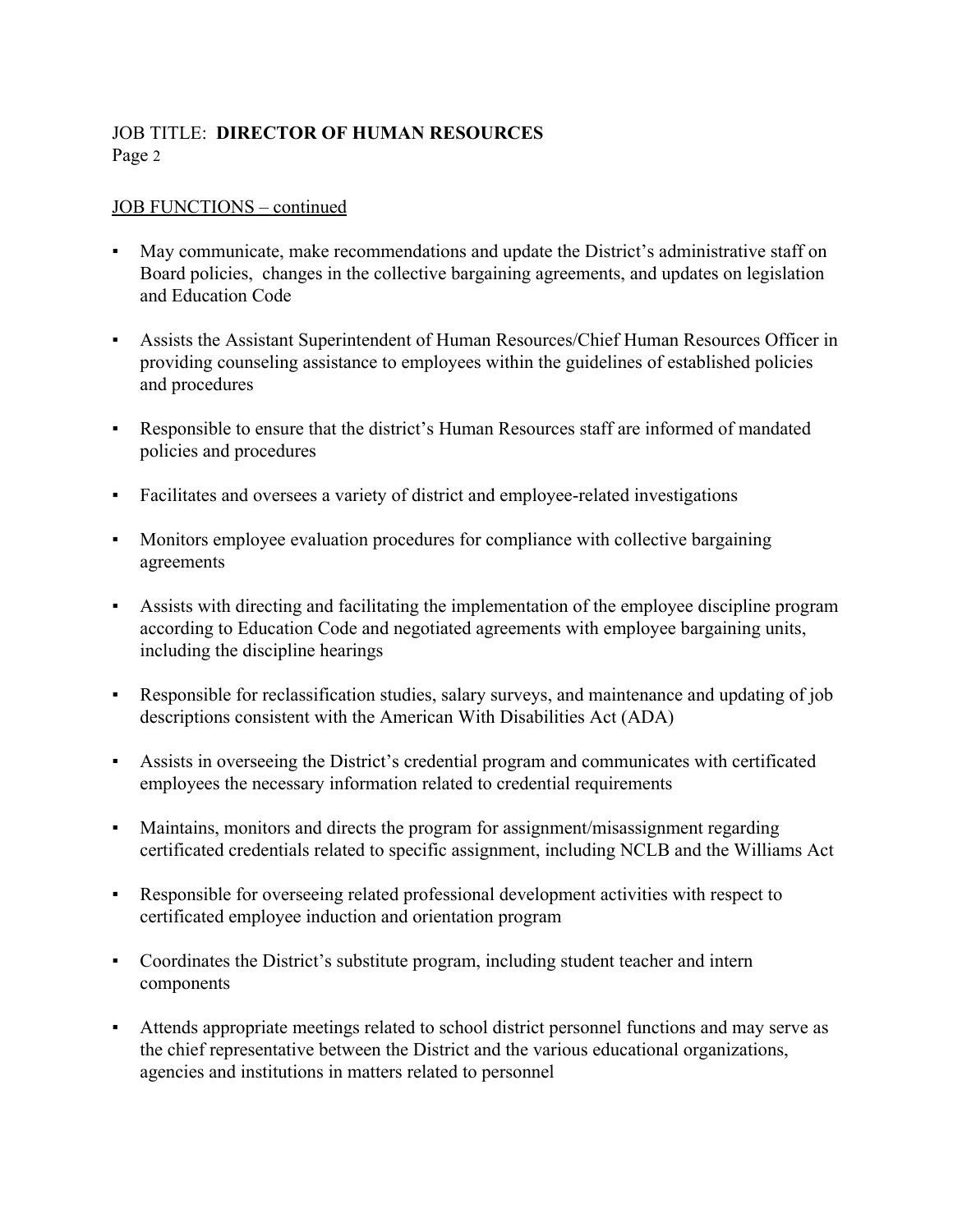## JOB TITLE: **DIRECTOR OF HUMAN RESOURCES** Page 3

### JOB FUNCTIONS – continued

- Assists with responses to complaints generated by parents, staff, and the public at large.
- Assists with establishing a climate in the Human Resources division conducive to appropriate conduct, performance, attitude and job satisfaction.
- Establishes and maintains effective working relationships with staff, students, parents, and community members.
- Performs other duties as assigned

## PHYSICAL ABILITIES:

- Visual ability to read handwritten or typed documents, and the display screen of various office equipment and machines
- Visual ability to read handwritten or typed documents, and the display screen of various office equipment and machines
- Able to communicate and obtain information in English
- Able to sit (for sustained period of time), stand, stoop, kneel, bend, lift (25 pounds), carry (25 pounds), and walk
- Able to climb slopes, stairs, steps, ramps and ladders
- Able to operate office machines and equipment in a safe and effective manner

### JOB QUALIFICATIONS:

### Certificated Applicants: Experience/Education:

Master's Degree in Education, Public or Personnel Administration or a related field; a minimum of three years of increasingly responsible experience in supervising a comprehensive personnel operations or performing the major duties of a personnel operation preferred; a minimum of three years of school administrative experience K-12 preferred; a minimum of three years of teaching experience K12 preferred; Possession of a valid California Administrative Services Credential and valid California Teaching Credential.

### Classified Applicants: Experience/Education:

Master's Degree in Human Resources, Organizational Leadership, Public Administration or related field and five years of increasingly responsible experience in administration of public personnel including at least two years supervisory experience.